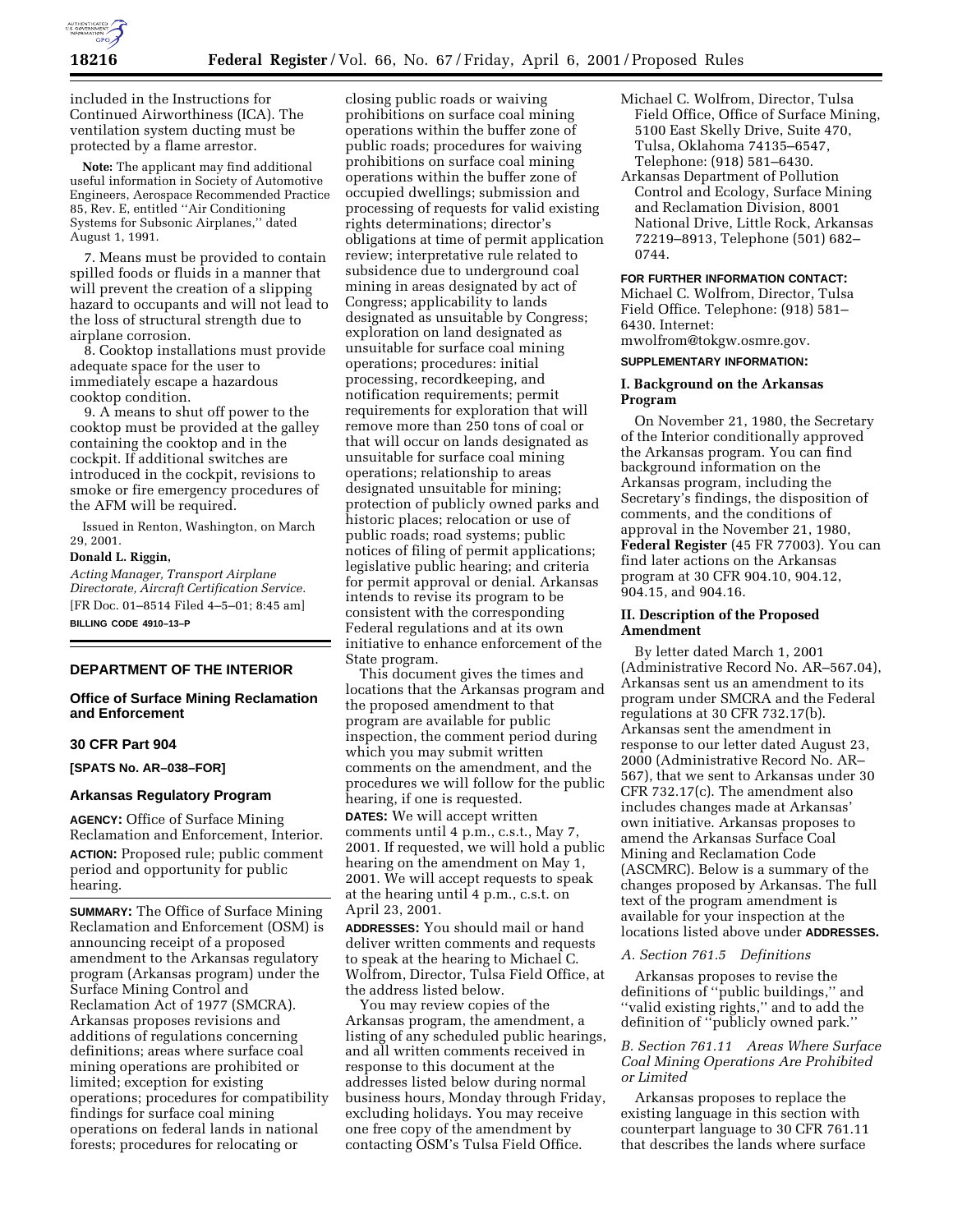coal mining operations may not be conducted, except as provided under 30 CFR 761.12 and 761.16.

# *C. Section 761.12 Exception for Existing Operations*

Arkansas proposes to replace the existing language in this section with the following language:

The prohibitions and limitations of Section 761.11 do not apply to surface coal mining operations for which a valid permit, issued under Subchapter G of this chapter, exists when the land comes under the protection of Section 761.11. This exception applies only to lands within the permit area as it exists when the lands comes under the protection of Section 761.11.

### *D. Section 761.13 Procedures for Compatibility Findings for Surface Coal Mining Operations on Federal Lands in National Forests*

Arkansas proposes to add a new section that explains what an applicant must do to conduct surface coal mining operations on Federal lands within a national forest.

# *E. Section 761.14 Procedures for Relocating or Closing a Public Road or Waiving the Prohibition on Surface Coal Mining Operations Within the Buffer Zone of a Public Road*

Arkansas proposes to add a new section that explains the procedures an applicant must follow for relocating or closing a public road or waiving the prohibition on surface coal mining operations within the buffer zone of a public road.

# *F. Section 761.15 Procedures Waiving the Prohibition on Surface Coal Mining Operations Within the Buffer Zone of an Occupied Dwelling*

Arkansas proposes to add a new section that explains the procedures an applicant must follow for waiving the prohibition on surface coal mining operations within the buffer zone of an occupied dwelling.

# *G. Section 761.16 Submission and Processing of Requests for Valid Existing Rights Determinations*

Arkansas proposes to add a new section that explains the applicable definition of valid existing rights and which agency is responsible for making valid existing rights determinations on: (1) Federal lands within the areas listed at 30 CFR 761.11(a) and (b); and (2) all non-Federal lands within the areas listed at 30 CFR 761.11(a) and any lands listed at 30 CFR 761.11(c) through (g). This new section also explains the procedures applicants and agencies follow for valid existing rights determinations.

# *H. Section 761.17 Director's Obligations at Time of Permit Application Review*

Arkansas proposes to add a new section that explains what the Director of the Arkansas Department of Environmental Quality or his authorized representative must do when an applicant submits an administratively complete application for: (1) a permit for a surface coal mining operation; or (2) a revision of the boundaries of a surface coal mining operation permit.

*I. Section 761.200 Interpretative Rule Related to Subsidence due to Underground Coal Mining in Areas Designated by Act of Congress*

Arkansas proposes to add a new section that reads as follows:

(a) Interpretation of Section 761.11 B AREAS WHERE MINING IS PROHIBITED OR LIMITED. Subsidence due to underground coal mining is not included in the definition of surface coal mining operations under Section 4(16) of the Act and Section 700.5 of this chapter and therefore is not prohibited in areas protected under Section 26(a)(1) of the Act.

# *J. Section 762.14 Applicability to Lands Designated as Unsuitable by Congress and Section 762.15 Exploration on Land Designated as Unsuitable for Surface Coal Mining Operations*

Arkansas proposes to redesignate existing section 762.14 as new section 762.15 and to add a new section 762.14 to read as follows:

Pursuant to appropriate petitions, lands listed in Section 761.11 of this chapter are subject to designation as unsuitable for all or certain types of surface coal mining operations under this part and Part 764 of this chapter.

# *K. Section 764.15 Procedures: Initial Processing, Recordkeeping, and Notification Requirements*

Arkansas proposes to revise this section by replacing the reference to an ''informal conference'' with a reference to a ''legislative public hearing.''

*L. Section 776.12 Permit Requirements for Exploration That Will Remove More Than 250 Tons of Coal or That Will Occur on Lands Designated as Unsuitable for Surface Coal Mining Operations*

Arkansas proposes to replace the existing language in this section. The proposed replacement language explains the procedures applicants and the Director of the Arkansas Department of Environmental Quality or his authorized representative must follow: (1) for a permit for conducting coal

exploration outside a permit area during which more than 250 tons of coal will be removed; or (2) for a permit which will take place on lands designated as unsuitable for surface mining under Subchapter F.

# *M. Section 778.16 Relationship to Areas Designated Unsuitable for Mining*

Arkansas proposes to revise this section to include requirements for surface coal mining operations within 100 feet of a public road, and by replacing the term ''surface coal mining and reclamation operations'' with the term ''surface coal mining operations.''

# *N. Section 780.31 Protection of Publicly Owned Parks and Historic Places*

Arkansas proposes to change the section heading from ''Protection of public parks and historic places'' to ''Protection of publicly owned parks and historic places.'' Arkansas also proposes to revise section 780.31(a)(2) by including a cross reference to the proposed valid existing rights regulations at section 761.17(d).

# *O. Section 780.33 Relocation or Use of Public Roads*

Arkansas proposes to revise the introductory paragraph to read as follows:

Each plan shall describe, with appropriate maps and cross section drawings, the measures to be used to ensure that the interests of the public and landowners affected are protected if, under Section 761.14, the applicant seeks to have the Department's approval of

### *P. Section 780.37 Road Systems*

Arkansas proposes to change the section heading from ''Transportation facilities'' to ''Road Systems.'' Arkansas also proposes to replace the existing language in this section with counterpart language to 30 CFR 780.37. The proposed language requires applicants to submit plans and drawings for each proposed road on a surface coal mining operation permit area. It also describes who is required to prepare and certify the plans and drawings.

# *Q. Section 786.11 Public Notices of Filing of Permit Applications*

At section 786.11(a)(4), Arkansas proposes to replace the reference to an ''informal conference'' with a reference to a ''legislative public hearing.'' Also, Arkansas proposes to revise section  $786.11(a)(5)$  to read as follows:

(5) If an applicant seeks a permit to mine within 100 feet of the outside right-of-way of a public road or to relocate or close a public road, except where public notice and hearing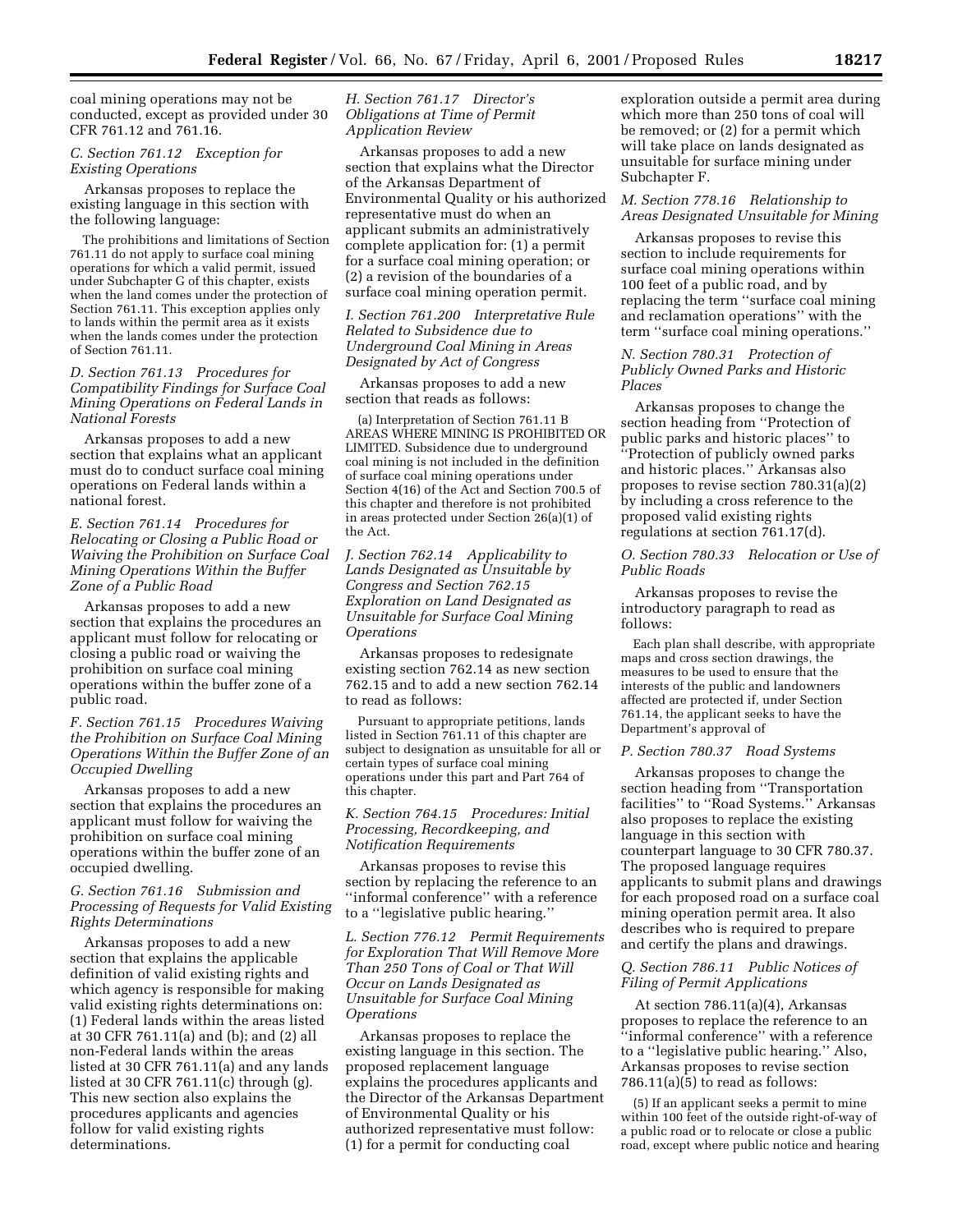have previously been provided for this particular part of the road in accordance with Section 761.14 of this Chapter, a concise statement describing the public road, the particular part to be relocated or closed, and the duration of the relocation or closing.

### *R. Section 786.14 Legislative Public Hearing*

Arkansas proposes to revise section 786.14(c) by deleting the reference to section 761.12(d) and replacing it with a reference to section 761.14(c).

# *S. Section 786.19 Criteria for Permit Approval or Denial*

Arkansas proposes to revise section  $786.19(d)(1)$  to read as follows:

(1) Not within an area designated unsuitable for surface coal mining operations under Parts 762 and 764 of this Chapter or within an area subject to the prohibitions of Section 761.11 of this Chapter; or,

Arkansas also proposes to delete sections  $786.19(d)(4)$  and  $(d)(5)$  and redesignate sections 786.19(d)(6) through  $(d)(8)$  as sections  $786.19(d)(4)$ through (d)(6).

### **III. Public Comment Procedures**

Under the provisions of 30 CFR 732.17(h), we are seeking comments on whether the proposed amendment satisfies the applicable program approval criteria of 30 CFR 732.15. If we approve the amendment, it will become part of the Arkansas program.

*Written Comments:* If you submit written or electronic comments on the proposed rule during the 30-day comment period, they should be specific, should be confined to issues pertinent to the notice, and should explain the reason for your recommendation(s). We may not be able to consider or include in the Administrative Record comments delivered to an address other than the one listed above (see **ADDRESSES**).

*Electronic Comments:* Please submit Internet comments as an ASCII, WordPerfect, or Word file avoiding the use of special characters and any form of encryption. Please also include ''Attn: SPATS NO. AR–038–FOR'' and your name and return address in your Internet message. If you do not receive a confirmation that we have received your Internet message, contact the Tulsa Field Office at (918) 581–6430.

*Availability of Comments:* Our practice is to make comments, including names and home addresses of respondents, available for public review during regular business hours at OSM's Tulsa Field Office (see **ADDRESSES**). Individual respondents may request that we withhold their home address from the administrative record, which we

will honor to the extent allowable by law. There also may be circumstances in which we would withhold from the administrative record a respondent's identity, as allowable by law. If you wish us to withhold your name and/or address, you must state this prominently at the beginning of your comment. However, we will not consider anonymous comments. We will make all submissions from organizations or businesses, and from individuals identifying themselves as representatives or officials of organizations or businesses, available for public inspection in their entirety.

*Public Hearing:* If you wish to speak at the public hearing, contact the person listed under **FOR FURTHER INFORMATION CONTACT** by 4 p.m., c.s.t. on April 23, 2001. We will arrange the location and time of the hearing with those persons requesting the hearing. If no one requests an opportunity to speak at the public hearing, the hearing will not be held.

To assist the transcriber and ensure an accurate record, we request, if possible, that each person who speaks at the public hearing provide us with a written copy of his or her testimony. The public hearing will continue on the specified date until all persons scheduled to speak have been heard. If you are in the audience and have not been scheduled to speak and wish to do so, you will be allowed to speak after those who have been scheduled. We will end the hearing after all persons scheduled to speak and persons present in the audience who wish to speak have been heard.

If you are disabled and need a special accommodation to attend a public hearing, contact the person listed under **FOR FURTHER INFORMATION CONTACT.**

*Public Meeting:* If only one person requests an opportunity to speak at a hearing, a public meeting, rather than a public hearing, may be held. If you wish to meet with us to discuss the proposed amendment, you may request a meeting by contacting the person listed under **FOR FURTHER INFORMATION CONTACT.** All such meetings are open to the public and, if possible, we will post notices of meetings at the locations listed under **ADDRESSES.** We will also make a written summary of each meeting a part of the Administrative Record.

#### **IV. Procedural Determinations**

*Executive Order 12866—Regulatory Planning and Review*

This rule is exempted from review by the Office of Management and Budget under Executive Order 12866.

### *Executive Order 12630—Takings*

This rule does not have takings implications. This determination is based on the analysis performed for the counterpart Federal regulations.

### *Executive Order 13132—Federalism*

This rule does not have federalism implications. SMCRA delineates the roles of the Federal and State governments with regard to the regulation of surface coal mining and reclamation operations. One of the purposes of SMCRA is to ''establish a nationwide program to protect society and the environment from the adverse effects of surface coal mining operations.'' Section 503(a)(1) of SMCRA requires that State laws regulating surface coal mining and reclamation operations be ''in accordance with'' the requirements of SMCRA, and section 503(a)(7) requires that State programs contain rules and regulations ''consistent with'' regulations issued by the Secretary under SMCRA.

# *Executive Order 12988—Civil Justice Reform*

The Department of the Interior has conducted the reviews required by section 3 of Executive Order 12988 and has determined that, to the extent allowed by law, this rule meets the applicable standards of subsections (a) and (b) of that section. However, these standards are not applicable to the actual language of State regulatory programs and program amendments since each program is drafted and promulgated by a specific State, not by OSM. Under sections 503 and 505 of SMCRA (30 U.S.C. 1253 and 1255) and 30 CFR 730.11, 732.15, and 732.17(h)(10), decisions on proposed State regulatory programs and program amendments submitted by the States must be based solely on a determination of whether the submittal is consistent with SMCRA and its implementing Federal regulations and whether the other requirements of 30 CFR Parts 730, 731, and 732 have been met.

## *National Environmental Policy Act*

Section 702(d) of SMCRA (30 U.S.C. 1292(d)) provides that a decision on a proposed State regulatory program provision does not constitute a major Federal action within the meaning of section 102(2)(C) of the National Environmental Policy Act (NEPA) (42 U.S.C. 4332(2)(C)). A determination has been made that such decisions are categorically excluded from the NEPA process (516 DM 8.4.A).